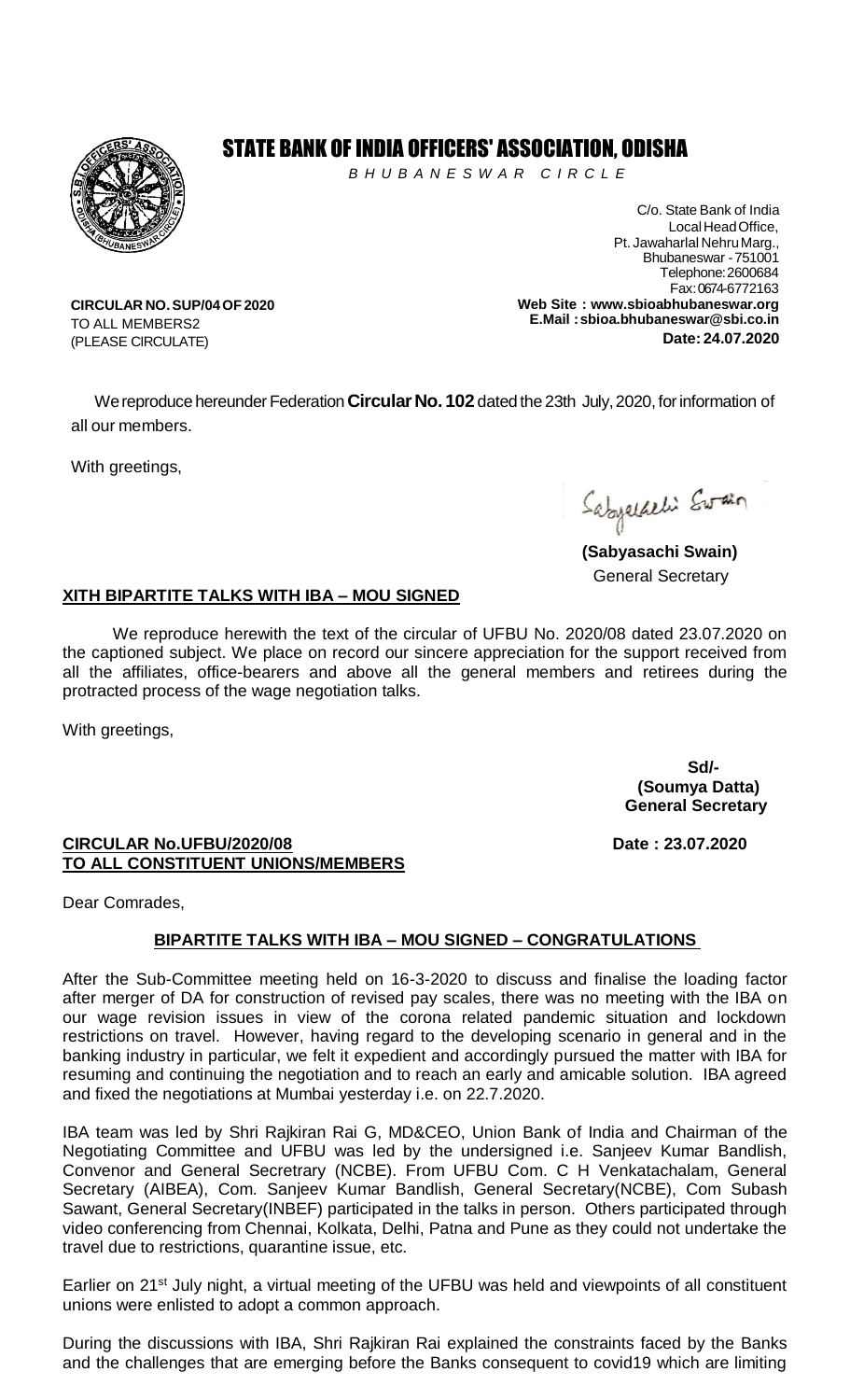the capacity of the Banks to incur additional load under establishment expense/wage expenses. Hence he urged upon the UFBU to conclude the issue with their offer of pay slip component 15%. From our side, while reiterating our viewpoints made in the earlier round of discussions, we pointed out that the additional loading factor after merger of DA at 6352 points should be satisfactorily resolved so that an MoU could be signed. After prolonged discussions by all the unions and after a lot of deliberations, it was mutually agreed that the additional loading factor after merger of D.A. will be 2.5% thus paving the way for signing the MoU.

Accordingly, the MoU/Minutes of Discussions has been finalized and signed. The main features of the Understandings are as under:

 **The 11th Bipartite Wage revision/Joint Note for Officers will be effective from 01-11- 2017.**

 **Increase under this Wage Revision will be Rs.7898 crores per year i.e. 15% on the wage bill of PSBs (payslip component cost) as on 31.03.2017.**

 **New pay scales would be worked by merging DA upto 6352 points of price index with an additional loading of 2.5%.**

 **After prolonged discussions and deliberations, it has been agreed to introduce Performance Linked Incentive (PLI) in Public Sector Banks, which will be based on Operating/Net Profit of the individual bank(optional for private & foreign banks). The PLI is payable to all employees annually over and above the normal salary payable. The PLI matrix decides the amount payable to the employees (in number of days of pay=Basic+DA) depending on the annual performance of the Bank. All the employees will get the number of days of pay as incentive depending on where in the matrix the Bank's performance fits in, broadly as per Matrix under:**

| Sr.No.                                                                            | YoY Growth              | in No.of days for which Salary |
|-----------------------------------------------------------------------------------|-------------------------|--------------------------------|
|                                                                                   | <b>Operating Profit</b> | (Basic + DA) shall be paid     |
|                                                                                   | $< 5\%$                 | Nil                            |
| $\overline{2}$                                                                    | 5% to 10%               | 5 days                         |
| $\mathbf{3}$                                                                      | >10% to 15%             | 10 days*                       |
| $\overline{\mathbf{4}}$                                                           | >15%                    | 15 days*                       |
| *3rd and 4 <sup>th</sup> slabs are payable only if the Bank has Net Profit. If    |                         |                                |
| a Bank has growth in Operating Profit of 5% & more, but there                     |                         |                                |
| is no Net Profit, then minimum 2 <sup>nd</sup> slab of 5 days will be<br>payable. |                         |                                |

**(The PLI will be applicable from FY-2020-21)**

 **From this calendar year each employee below 55 years of age can encash PL upto 5 days per year for any one festival ( 7 days for those above 55 years of age).**

 **For employees who have joined the Banks under NPS, management's contribution would be at 14% of Pay and DA against 10% now.**

 **Improvement in service conditions discussed and agreed upon so far would be duly incorporated in the final settlement**

 **All other pending issues including 5 days banking, updation of pension, etc. are open and would be further discussed.**

 **The full-fledged and final settlement with revised pay scales and allowances and incorporating all the agreed issues would be concluded within the next 90 days.**

 **Thereafter the Settlement will be implemented and revised salaries would be paid accordingly.**

**Good news – Improvement in Family Pension**: On conclusion and signing of the MoU, the Chairman of IBA and SBI, Shri Rajnish Kumar came in the meeting room and participated in the discussions. During his address to all the participants, he informed that IBA agrees in principle to improve Family Pension to uniform rate of 30% for all family pensioners without any ceiling and the existing ceilings of family pension will be removed. Necessary approval of the Government would be obtained.

Addressing the participants, he expressed his satisfaction on the satisfactory signing of the MoU which includes wage increase and new schemes like PLI and encashment of privilege leave, etc. He emphasized the need to ensure a robust banking system which is responsive to the present-